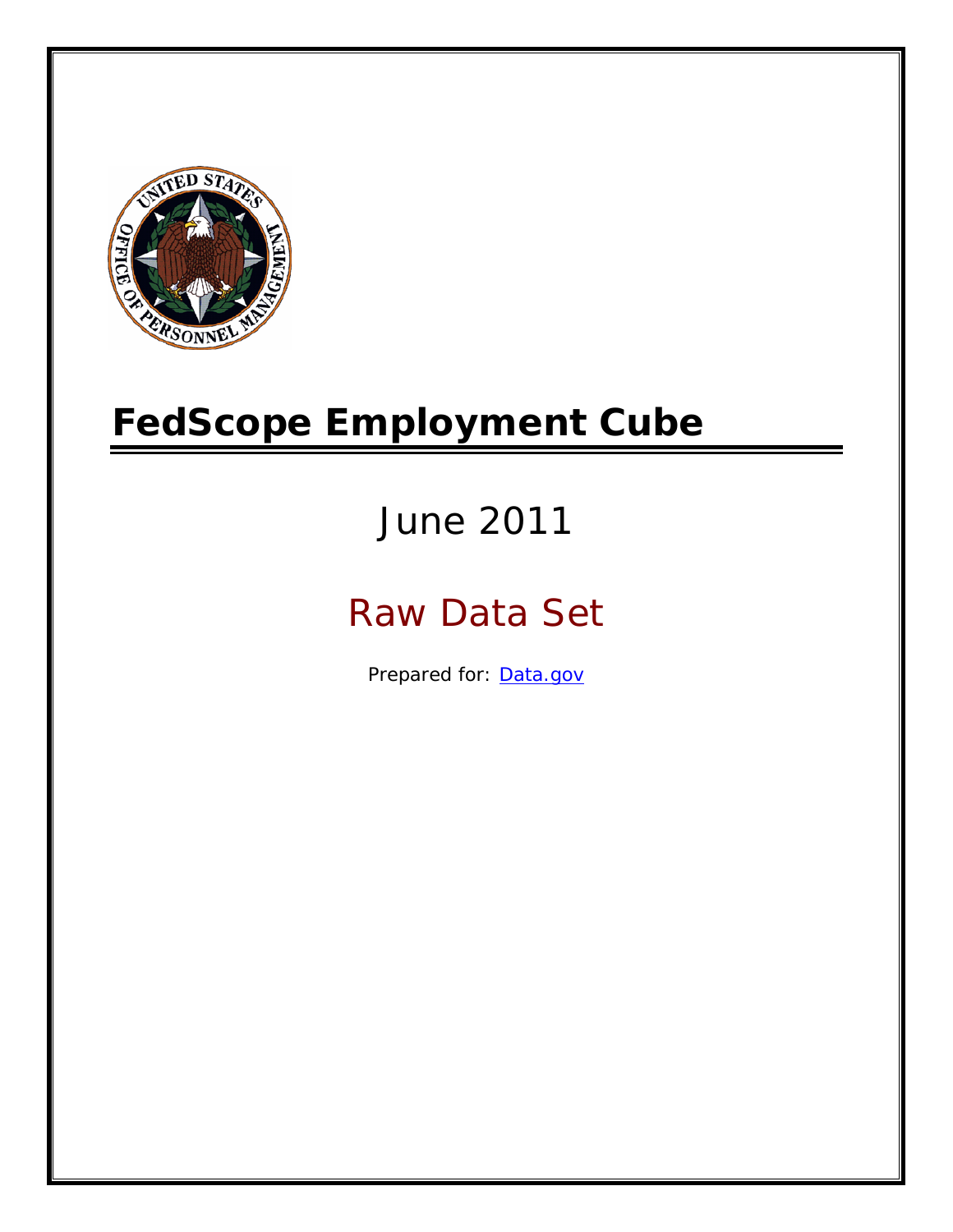

# **Table of Contents**

| $\mathbf{1}$   |           | <b>OVERVIEW</b>                                | 3              |
|----------------|-----------|------------------------------------------------|----------------|
|                | 1.1       | Purpose                                        | 3              |
|                | 1.2       | <b>Scope</b>                                   | 3              |
| $\overline{2}$ |           | <b>RAW DATA SET FILE</b>                       | 3              |
|                |           | 2.1 FACTDATA                                   | 3              |
| 3              |           | <b>DIMENSION TRANSLATIONS FILES</b>            | 5              |
|                | 3.1       | Agency                                         | 5              |
|                | 3.2       | Location                                       | 6              |
|                | 3.3       | Age                                            | 6              |
|                | 3.4       | <b>Education Level</b>                         | $\overline{7}$ |
|                | 3.5       | <b>General Schedule &amp; Equivalent Grade</b> | 8              |
|                | 3.6       | <b>Length of Service</b>                       | 8              |
|                | 3.7       | Occupation                                     | 9              |
|                | 3.8       | <b>Occupation Category</b>                     | 9              |
|                | 3.9       | Pay Plan & Grade                               | 10             |
|                | 3.10      | <b>Salary Level</b>                            | 10             |
|                | 3.11      | <b>STEM Occupations</b>                        | 11             |
|                |           | 3.12 Supervisory Status                        | 11             |
|                |           | 3.13 Type of Appointment                       | 12             |
|                |           | 3.14 Work Schedule                             | 12             |
|                | 3.15      | <b>Work Status</b>                             | 13             |
|                | 3.16 Date |                                                | 13             |
|                |           | 3.17 Employment                                | 14             |
|                |           | 3.18 Average Salary                            | 14             |
|                |           | 3.19 Average Length of Service                 | 14             |
| $\overline{4}$ |           | <b>DATA DEFINITIONS</b>                        | 15             |
|                | 4.1       | Agency                                         | 15             |
|                | 4.2       | Location                                       | 15             |
|                | 4.3       | Age                                            | 15             |
|                | 4.4       | <b>Education Level</b>                         | 15             |
|                | 4.5       | <b>General Schedule &amp; Equivalent Grade</b> | 15             |
|                | 4.6       | <b>Length of Service</b>                       | 15             |
|                | 4.7       | Occupation                                     | 15             |
|                | 4.8       | <b>Occupation Category</b>                     | 15             |
|                | 4.9       | Pay Plan & Grade                               | 16             |
|                | 4.10      | <b>Salary Level</b>                            | 16             |
|                | 4.11      | <b>STEM Occupations</b>                        | 16             |
|                | 4.12      | <b>Supervisory Status</b>                      | 16             |
|                | 4.13      | <b>Type of Appointment</b>                     | 16             |
|                | 4.14      | <b>Work Schedule</b>                           | 16             |

Source: FedScope (https://www.fedscope.opm.gov/) 1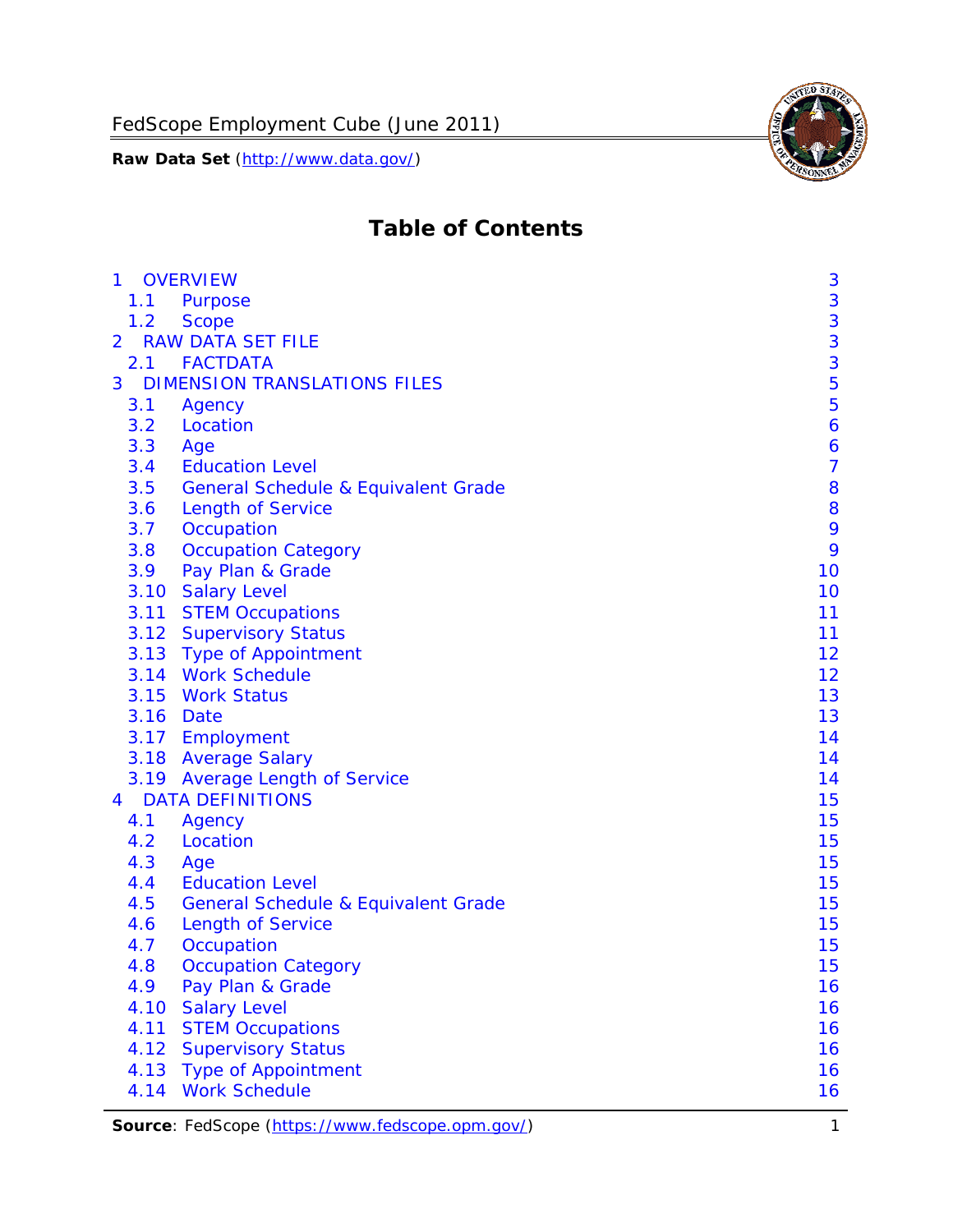FedScope Employment Cube (June 2011)

**Raw Data Set** (http://www.data.gov/)

|               | 4.15 Work Status                                    | 16 |
|---------------|-----------------------------------------------------|----|
|               | 4.16 Date                                           | 16 |
|               | 4.17 Employment                                     | 17 |
|               | 4.18 Average Salary                                 | 17 |
|               | 4.19 Average Length of Service                      | 17 |
|               | 5 APPENDIX                                          | 18 |
| 5.1           | SAS Program to Read Raw Data Sets for Data Analysis | 18 |
| $5.2^{\circ}$ | <b>FedScope General Public Web Site</b>             | 18 |

# **Listing of Tables**

| Table 2.1: FACTDATA.TXT Record Layout   | 4  |
|-----------------------------------------|----|
| Table 3.1: DTagy.txt Record Layout      | 5  |
| Table 3.2: DTloc.txt Record Layout      | 6  |
| Table 3.3: DTagelvl.txt Record Layout   | 6  |
| Table 3.4: DTedlvl.txt Record Layout    | 7  |
| Table 3.5: DTgsegrd.txt Record Layout   | 8  |
| Table 3.6: DTIoslyl.txt Record Layout   | 8  |
| Table 3.7: DTocc.txt Record Layout      | 9  |
| Table 3.8: DTpatco.txt Record Layout    | 9  |
| Table 3.9: DTppgrd.txt Record Layout    | 10 |
| Table 3.10: DTsallvl.txt Record Layout  | 10 |
| Table 3.11: DTstemocc.txt Record Layout | 11 |
| Table 3.12: DTsuper.txt Record Layout   | 11 |
| Table 3.13: DTtoa.txt Record Layout     | 12 |
| Table 3.14: DTwrksch.txt Record Layout  | 12 |
| Table 3.15: DTwkstat.txt Record Layout  | 13 |
| Table 3.16: DTdate.txt Record Layout    | 13 |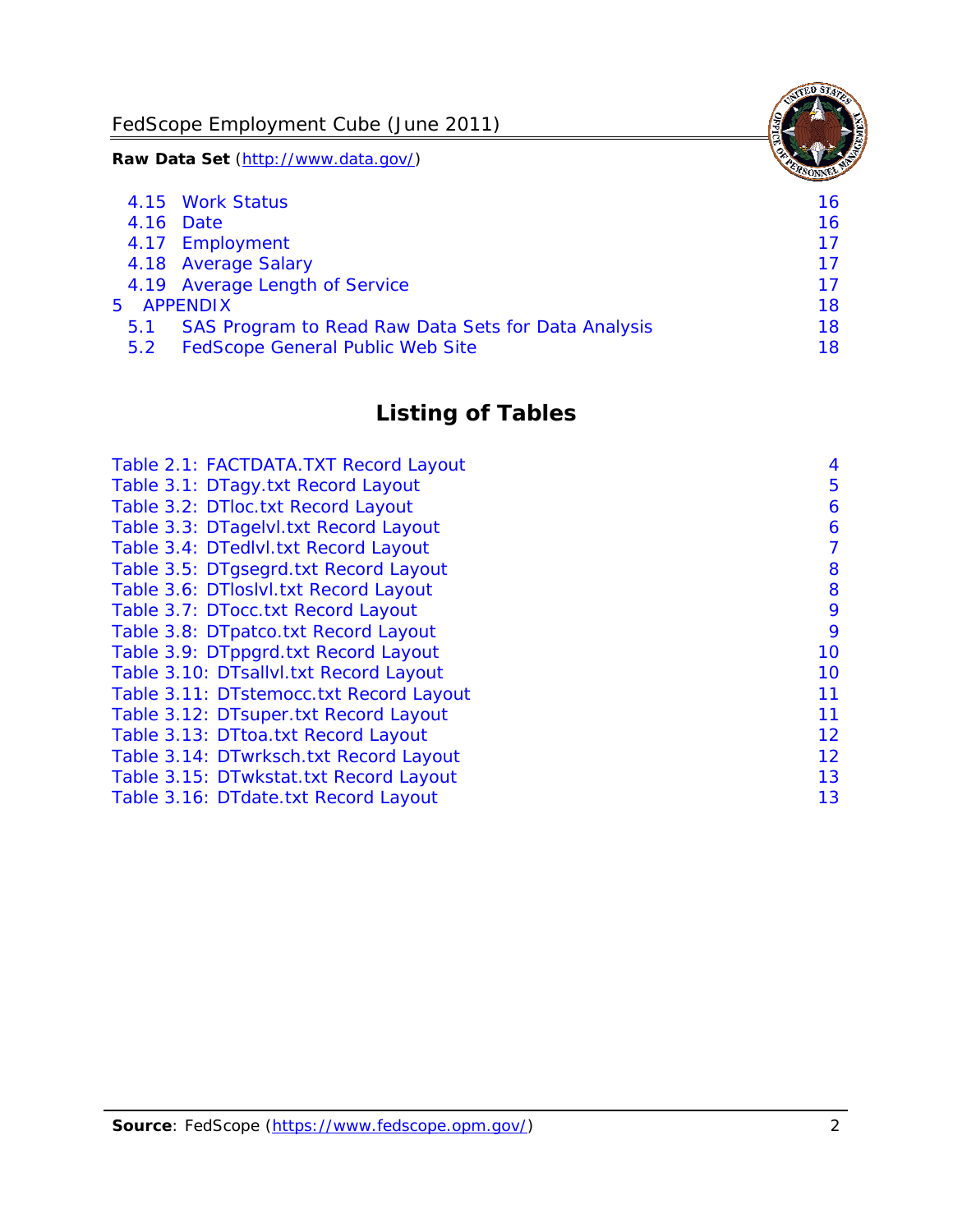

# <span id="page-3-0"></span>**1 OVERVIEW**

#### *1.1 Purpose*

<span id="page-3-1"></span>The purpose of this raw data set is to increase public access to high value, machine readable datasets generated by the U.S. Office of Personnel Management. The FedScope Employment Cube data sets are available via [Data.gov](http://www.data.gov/).

#### <span id="page-3-2"></span>*1.2 Scope*

The scope of this raw data set includes data elements used in the creation of the FedScope Employment Cube [\(https://www.fedscope.opm.gov/\)](https://www.fedscope.opm.gov/). **NOTE**: Starting in FY 2010, the OPM Statistical Data Mart (SDM) is the source for all FedScope data. The SDM is processed data from the Enterprise Human Resources Integration (EHRI) data warehouse. Data is processed on a quarterly basis (i.e. March, June, September and December).

# <span id="page-3-3"></span>**2 RAW DATA SET FILE**

# <span id="page-3-4"></span>*2.1 FACTDATA*

This "**delimited**" (comma separated value (**CSV**)) raw data set provides employee population data as of June 2011. Each column value is separated by a "**comma**" from the next column's value and each row starts a new record. Each record contains 20 data elements. The record layout for FACTDATA.TXT is depicted in [Table 2.1](#page-4-1) below: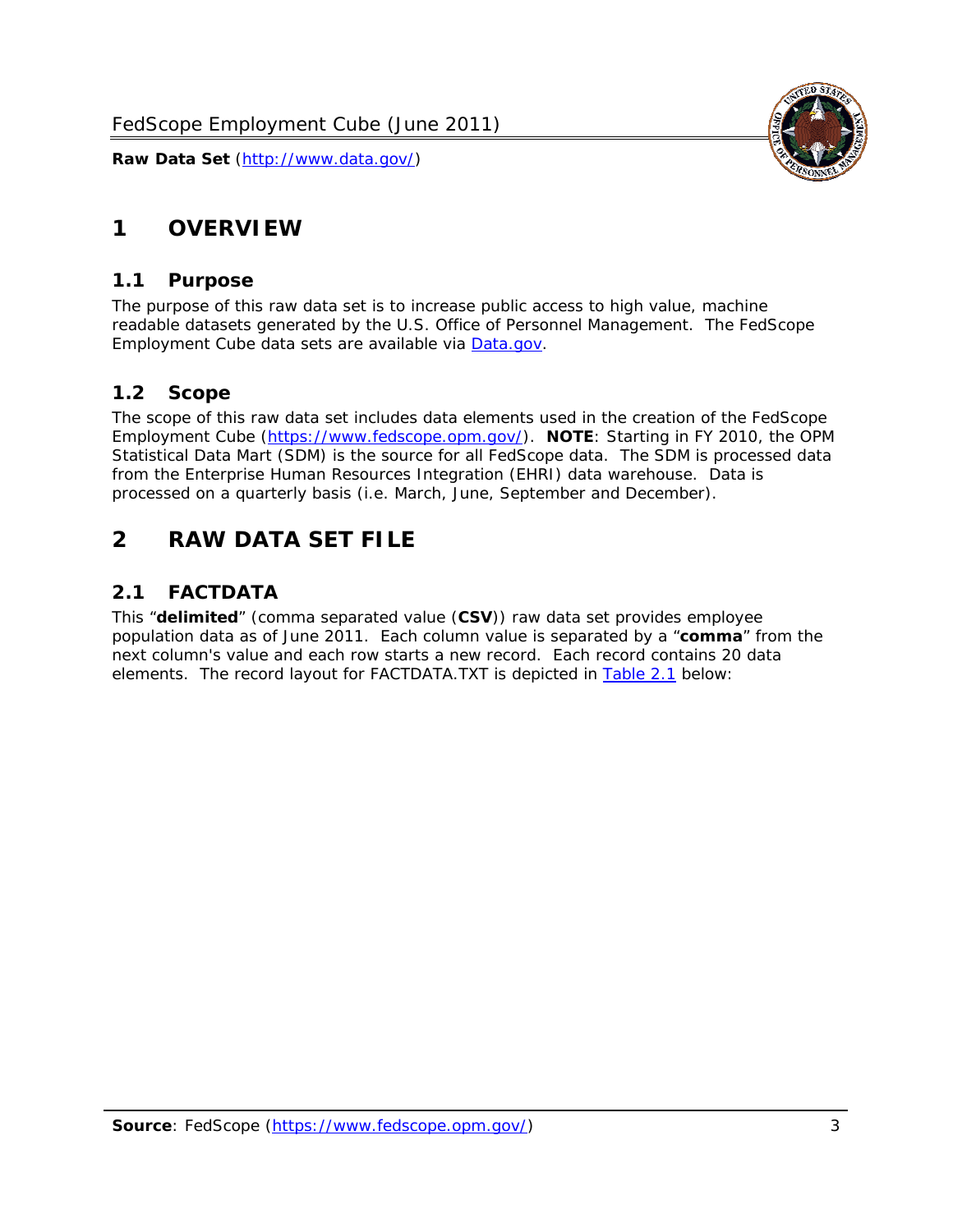

<span id="page-4-1"></span><span id="page-4-0"></span>

| Data<br><b>Column</b> | <b>DATA ELEMENT NAME</b>            | <b>CSV</b><br><b>Column</b><br><b>Name</b> | <b>CSV</b><br><b>Column</b><br><b>Format</b> |
|-----------------------|-------------------------------------|--------------------------------------------|----------------------------------------------|
|                       | Agency                              | <b>AGYSUB</b>                              | <b>TEXT</b>                                  |
| $\overline{2}$        | Location                            | <b>LOC</b>                                 | <b>TEXT</b>                                  |
| 3                     | Age                                 | <b>AGELVL</b>                              | <b>TEXT</b>                                  |
| 4                     | <b>Education Level</b>              | <b>EDLVL</b>                               | <b>TEXT</b>                                  |
| 5                     | General Schedule & Equivalent Grade | <b>GSEGRD</b>                              | <b>TEXT</b>                                  |
| 6                     | Length of Service                   | <b>LOSLVL</b>                              | <b>TEXT</b>                                  |
| 7                     | Occupation                          | OCC                                        | <b>TEXT</b>                                  |
| 8                     | <b>Occupation Category</b>          | <b>PATCO</b>                               | <b>TEXT</b>                                  |
| 9                     | Pay Plan & Grade                    | <b>PPGRD</b>                               | <b>TEXT</b>                                  |
| 10                    | Salary Level                        | <b>SALLVL</b>                              | <b>TEXT</b>                                  |
| 11                    | <b>STEM Occupations</b>             | <b>STEMOCC</b>                             | <b>TEXT</b>                                  |
| 12                    | <b>Supervisory Status</b>           | <b>SUPERVIS</b>                            | <b>TEXT</b>                                  |
| 13                    | Type of Appointment                 | <b>TOA</b>                                 | <b>TEXT</b>                                  |
| 14                    | Work Schedule                       | <b>WORKSCH</b>                             | <b>TEXT</b>                                  |
| 15                    | <b>Work Status</b>                  | <b>WORKSTAT</b>                            | <b>TEXT</b>                                  |
| 16                    | Date (e.g. 201106)                  | <b>DATECODE</b>                            | <b>TEXT</b>                                  |
| 17                    | Employment                          | <b>EMPLOYMENT</b>                          | <b>NUMERIC</b>                               |
| 18                    | Average Salary                      | <b>SALARY</b>                              | <b>NUMERIC</b>                               |
| 19                    | Average Length of Service           | LOS                                        | <b>NUMERIC</b>                               |
|                       | <b>Total Records: 2,137,494</b>     |                                            |                                              |

#### **Table 2.1: FACTDATA.TXT Record Layout**

**NOTE**: If importing this table (data set) into Excel, change the "column data format" for columns 1-17 from "General" to "Text". Columns 18-20 can be imported as "General" data format. In Excel, the "General" data format converts numeric values to numbers. Columns 1-17 are TEXT fields; Columns 18-20 are NUMERIC fields.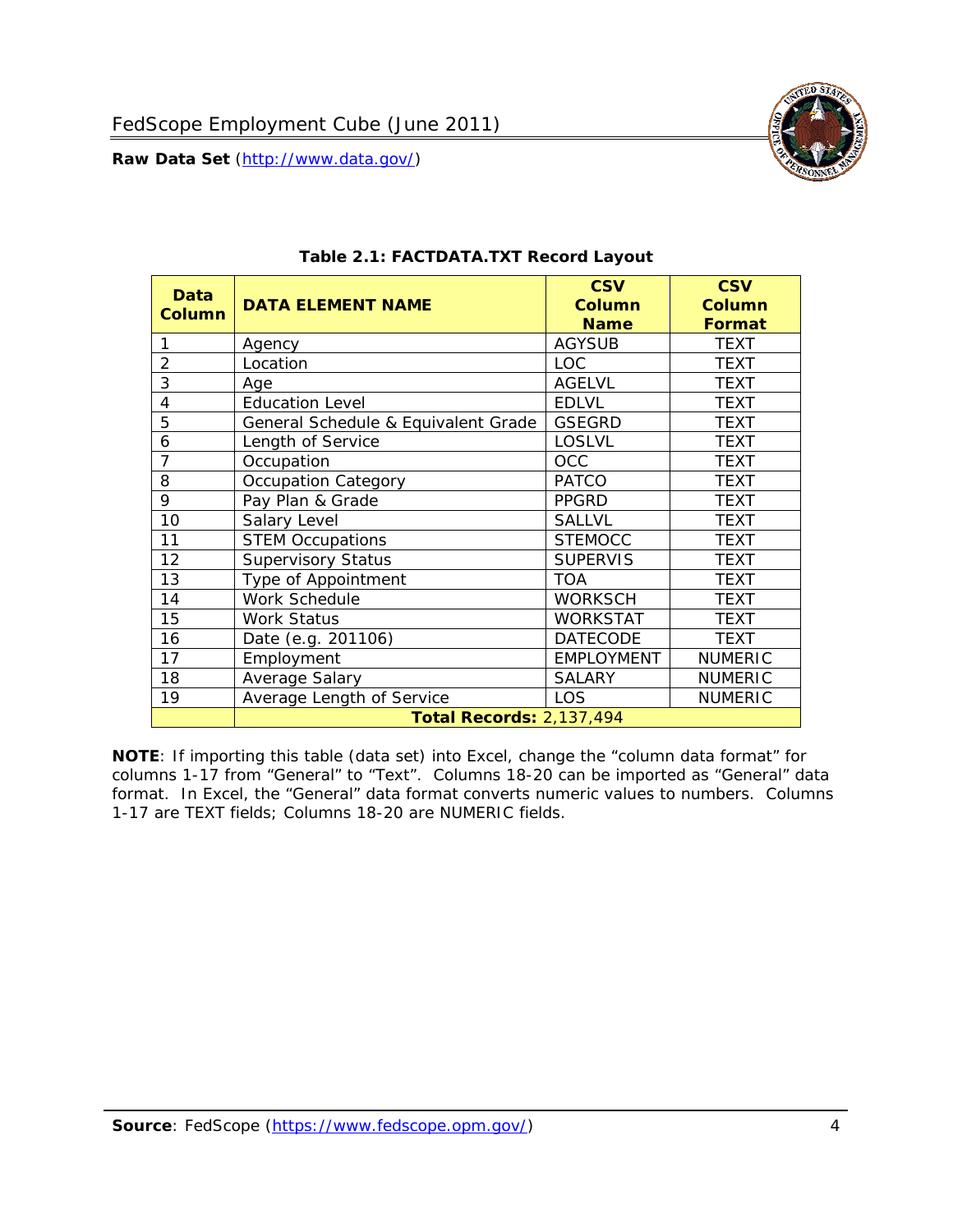

# <span id="page-5-0"></span>**3 DIMENSION TRANSLATIONS FILES**

#### <span id="page-5-1"></span>*3.1 Agency*

<span id="page-5-3"></span><span id="page-5-2"></span>This "**delimited**" (comma separated value (**CSV**)) data file provides translations for the agency data element contained in the employee population data file (FACTDATA.TXT). See [Table 2.1.](#page-4-1) Each column value is separated by a "**comma**" from the next column's value and each row starts a new record. Each record contains 6 data elements. The record layout for DTagy.txt is depicted in **Table 3.1** below:

| Data<br><b>Column</b>     | <b>DATA ELEMENT NAME</b>       | <b>CSV</b><br><b>Column</b><br><b>Name</b> | <b>CSV</b><br>Column<br><b>Format</b> |
|---------------------------|--------------------------------|--------------------------------------------|---------------------------------------|
|                           | Agency Type                    | <b>AGYTYP</b>                              | <b>TEXT</b>                           |
| 2                         | <b>Agency Type Translation</b> | <b>AGYTYPT</b>                             | <b>TEXT</b>                           |
| 3                         | Agency                         | AGY                                        | <b>TEXT</b>                           |
|                           | <b>Agency Translation</b>      | <b>AGYT</b>                                | <b>TEXT</b>                           |
| -5                        | Agency Sub element             | <b>AGYSUB</b>                              | <b>TEXT</b>                           |
|                           | Agency Sub element Translation | <b>AGYSUBT</b>                             | <b>TEXT</b>                           |
| <b>Total Records: 545</b> |                                |                                            |                                       |

#### **Table 3.1: DTagy.txt Record Layout**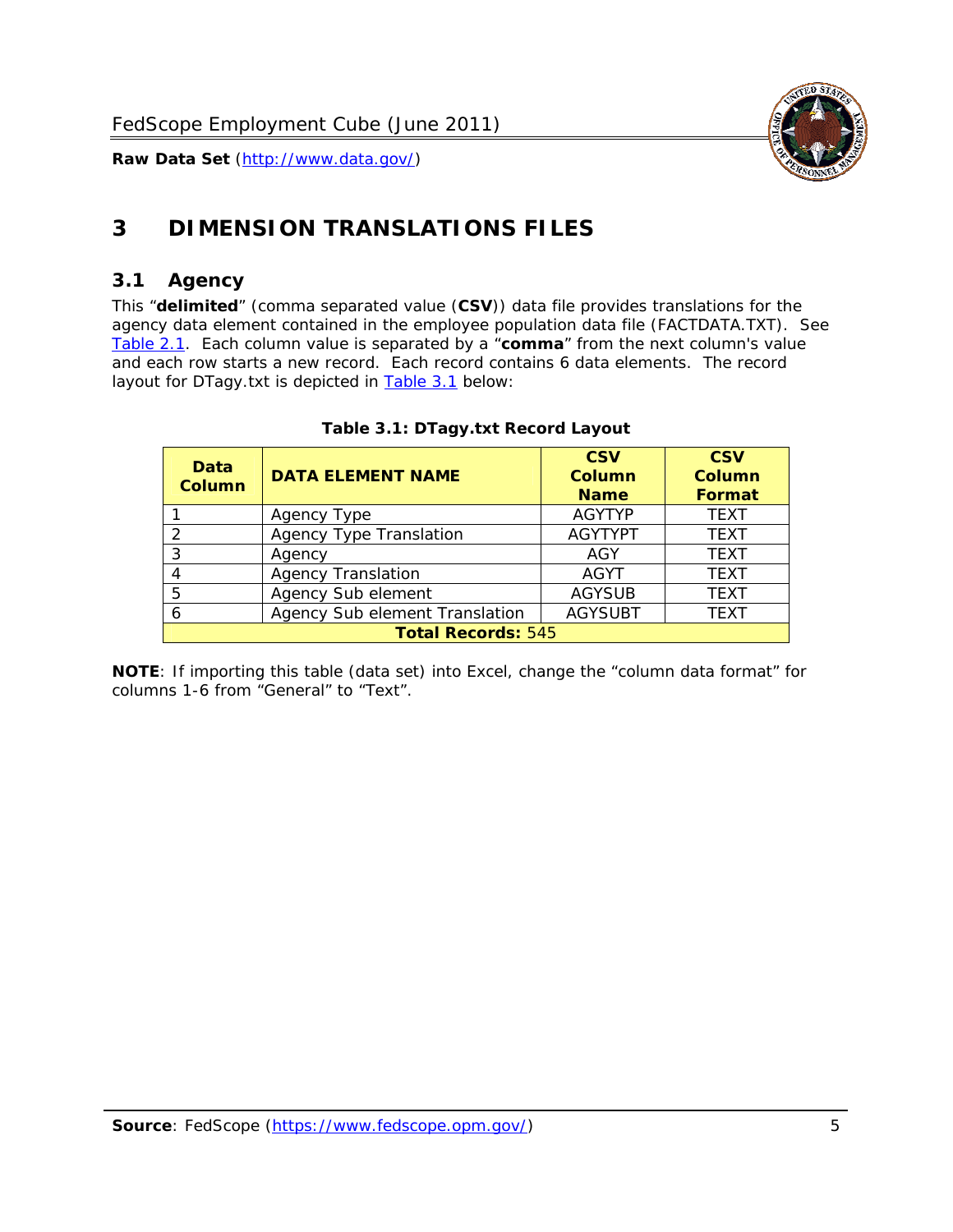

#### <span id="page-6-0"></span>*3.2 Location*

<span id="page-6-4"></span><span id="page-6-2"></span>This "**delimited**" (comma separated value (**CSV**)) data file provides translations for the location data element contained in the employee population data file (FACTDATA.TXT). See [Table 2.1.](#page-4-1) Each column value is separated by a "**comma**" from the next column's value and each row starts a new record. Each record contains 4 data elements. The record layout for DTloc.txt is depicted in [Table 3.2](#page-6-4) below:

| Data<br><b>Column</b>     | <b>DATA ELEMENT NAME</b>         | <b>CSV</b><br>Column<br><b>Name</b> | <b>CSV</b><br><b>Column</b><br><b>Format</b> |
|---------------------------|----------------------------------|-------------------------------------|----------------------------------------------|
|                           | Location Type                    | <b>LOCTYP</b>                       | <b>TEXT</b>                                  |
|                           | Location Type Translation        | <b>LOCTYPT</b>                      | <b>TFXT</b>                                  |
| ⌒                         | State/Country                    | LOC.                                | <b>TEXT</b>                                  |
|                           | <b>State/Country Translation</b> | LOCT                                | <b>TFXT</b>                                  |
| <b>Total Records: 221</b> |                                  |                                     |                                              |

#### **Table 3.2: DTloc.txt Record Layout**

**NOTE**: If importing this table (data set) into Excel, change the "column data format" for columns 1-4 from "General" to "Text".

#### <span id="page-6-1"></span>*3.3 Age*

<span id="page-6-5"></span><span id="page-6-3"></span>This "**delimited**" (comma separated value (**CSV**)) data file provides translations for the age data element contained in the employee population data file (FACTDATA.TXT). See [Table](#page-4-1) [2.1](#page-4-1). Each column value is separated by a "**comma**" from the next column's value and each row starts a new record. Each record contains 2 data elements. The record layout for DTagelvl.txt is depicted in **[Table 3.3](#page-6-5)** below:

| Data<br><b>Column</b>    | <b>DATA ELEMENT NAME</b> | <b>CSV</b><br>Column<br><b>Name</b> | <b>CSV</b><br>Column<br><b>Format</b> |
|--------------------------|--------------------------|-------------------------------------|---------------------------------------|
|                          | Aae                      | AGFI VI                             | TFXT                                  |
|                          | Age Translation          | AGFI VI T                           | TFXT                                  |
| <b>Total Records: 12</b> |                          |                                     |                                       |

#### **Table 3.3: DTagelvl.txt Record Layout**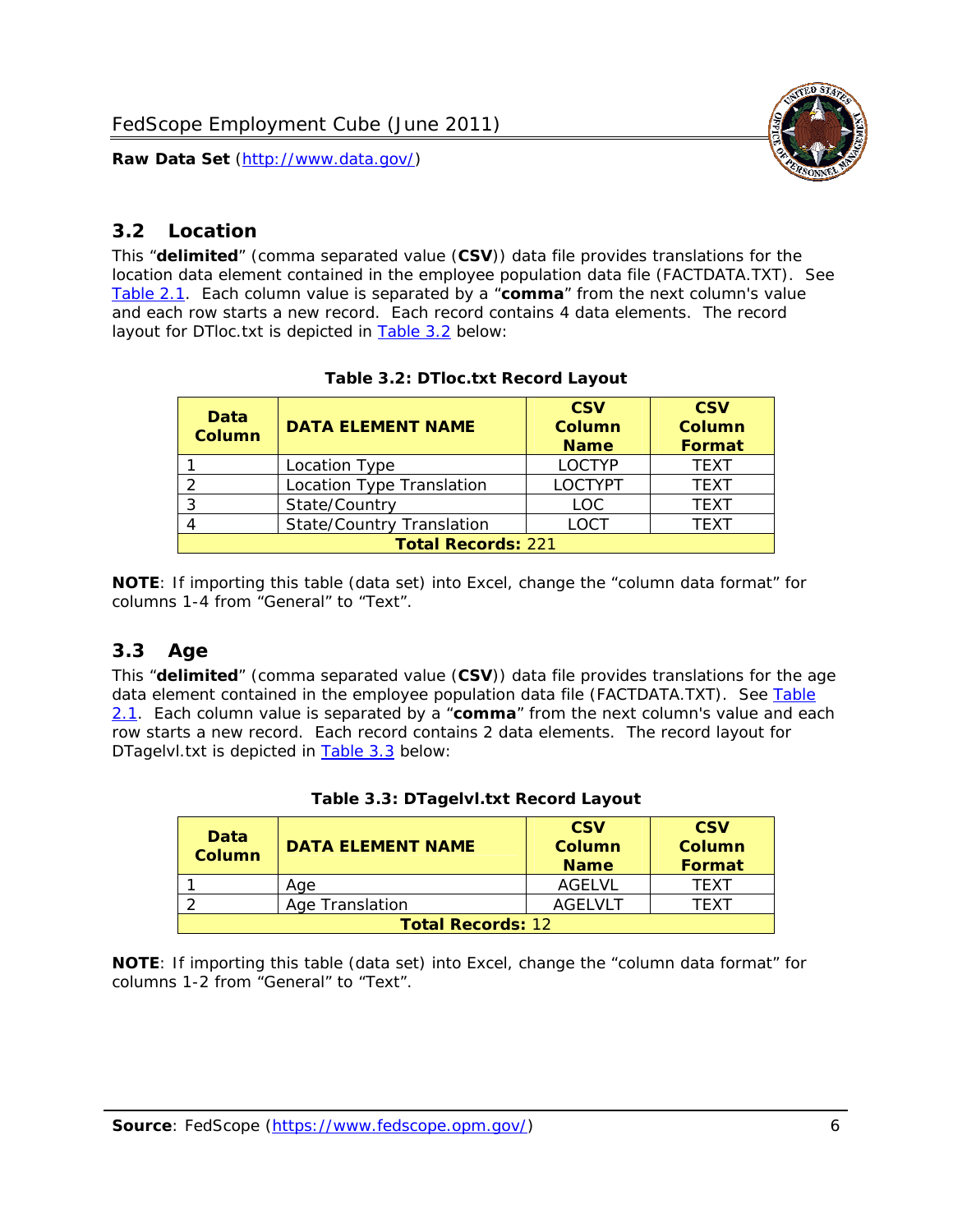

## <span id="page-7-0"></span>*3.4 Education Level*

<span id="page-7-2"></span><span id="page-7-1"></span>This "**delimited**" (comma separated value (**CSV**)) data file provides translations for the education level data element contained in the employee population data file (FACTDATA.TXT). See [Table 2.1](#page-4-1). Each column value is separated by a "**comma**" from the next column's value and each row starts a new record. Each record contains 4 data elements. The record layout for DTedlvl.txt is depicted in [Table 3.4](#page-7-2) below:

| Data<br><b>Column</b>    | <b>DATA ELEMENT NAME</b>           | <b>CSV</b><br><b>Column</b><br><b>Name</b> | <b>CSV</b><br><b>Column</b><br>Format |  |
|--------------------------|------------------------------------|--------------------------------------------|---------------------------------------|--|
|                          | <b>Education Level Type</b>        | <b>EDLVLTYP</b>                            | <b>TEXT</b>                           |  |
|                          | Education Level Type Translation   | <b>EDLVLTYPT</b>                           | <b>TEXT</b>                           |  |
|                          | <b>Education Level</b>             | <b>EDLVL</b>                               | <b>TEXT</b>                           |  |
|                          | <b>Education Level Translation</b> | <b>EDLVLT</b>                              | <b>TEXT</b>                           |  |
| <b>Total Records: 24</b> |                                    |                                            |                                       |  |

#### **Table 3.4: DTedlvl.txt Record Layout**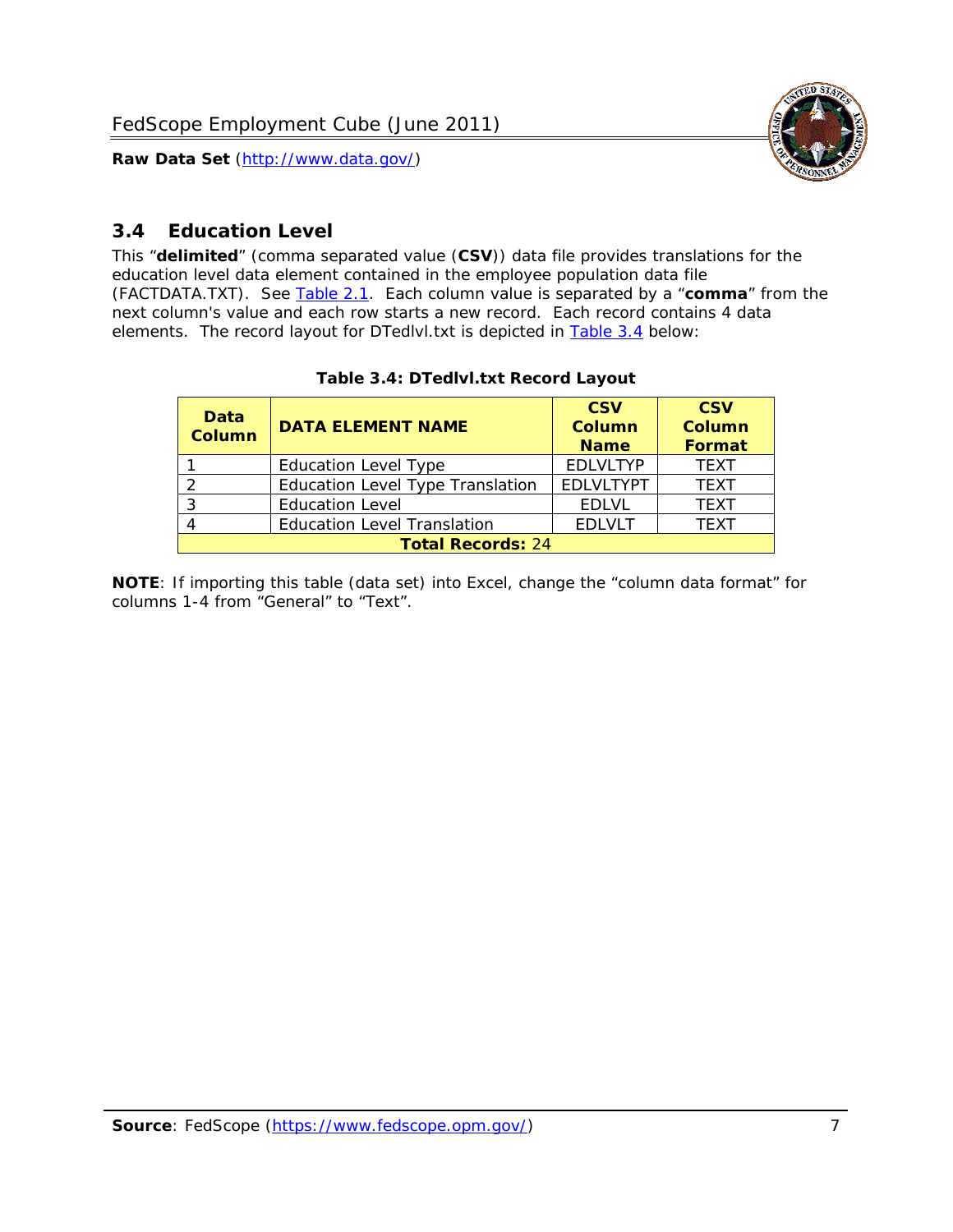

#### <span id="page-8-0"></span>*3.5 General Schedule & Equivalent Grade*

This "**delimited**" (comma separated value (**CSV**)) data file provides translations for the general schedule & equivalent grade data element contained in the employee population data file (FACTDATA.TXT). See [Table 2.1](#page-4-1). Each column value is separated by a "**comma**" from the next column's value and each row starts a new record. Each record contains 1 data element. The record layout for DTgsegrd.txt is depicted in [Table 3.5](#page-8-4) below:

#### **Table 3.5: DTgsegrd.txt Record Layout**

<span id="page-8-4"></span><span id="page-8-2"></span>

| Data<br><b>Column</b>    | DATA FI FMFNT NAMF                  | <b>CSV</b><br>Column<br><b>Name</b> | <b>CSV</b><br>Column<br>Format |  |
|--------------------------|-------------------------------------|-------------------------------------|--------------------------------|--|
|                          | General Schedule & Equivalent Grade | GSEGRD                              | TFXT                           |  |
| <b>Total Records: 17</b> |                                     |                                     |                                |  |

**NOTE**: If importing this table (data set) into Excel, change the "column data format" for column 1-from "General" to "Text".

#### <span id="page-8-1"></span>*3.6 Length of Service*

<span id="page-8-5"></span>This "**delimited**" (comma separated value (**CSV**)) data file provides translations for the length of service data element contained in the employee population data file (FACTDATA.TXT). See [Table 2.1](#page-4-1). Each column value is separated by a "**comma**" from the next column's value and each row starts a new record. Each record contains 2 data elements. The record layout for DTloslvl.txt is depicted in [Table 3.6](#page-8-5) below:

<span id="page-8-3"></span>

| Data<br><b>Column</b>    | <b>DATA ELEMENT NAME</b>      | <b>CSV</b><br><b>Column</b><br><b>Name</b> | <b>CSV</b><br>Column<br>Format |  |
|--------------------------|-------------------------------|--------------------------------------------|--------------------------------|--|
|                          | Length of Service             | LOSLVL                                     | TFXT                           |  |
|                          | Length of Service Translation | LOSI VLT                                   | TFXT                           |  |
| <b>Total Records: 11</b> |                               |                                            |                                |  |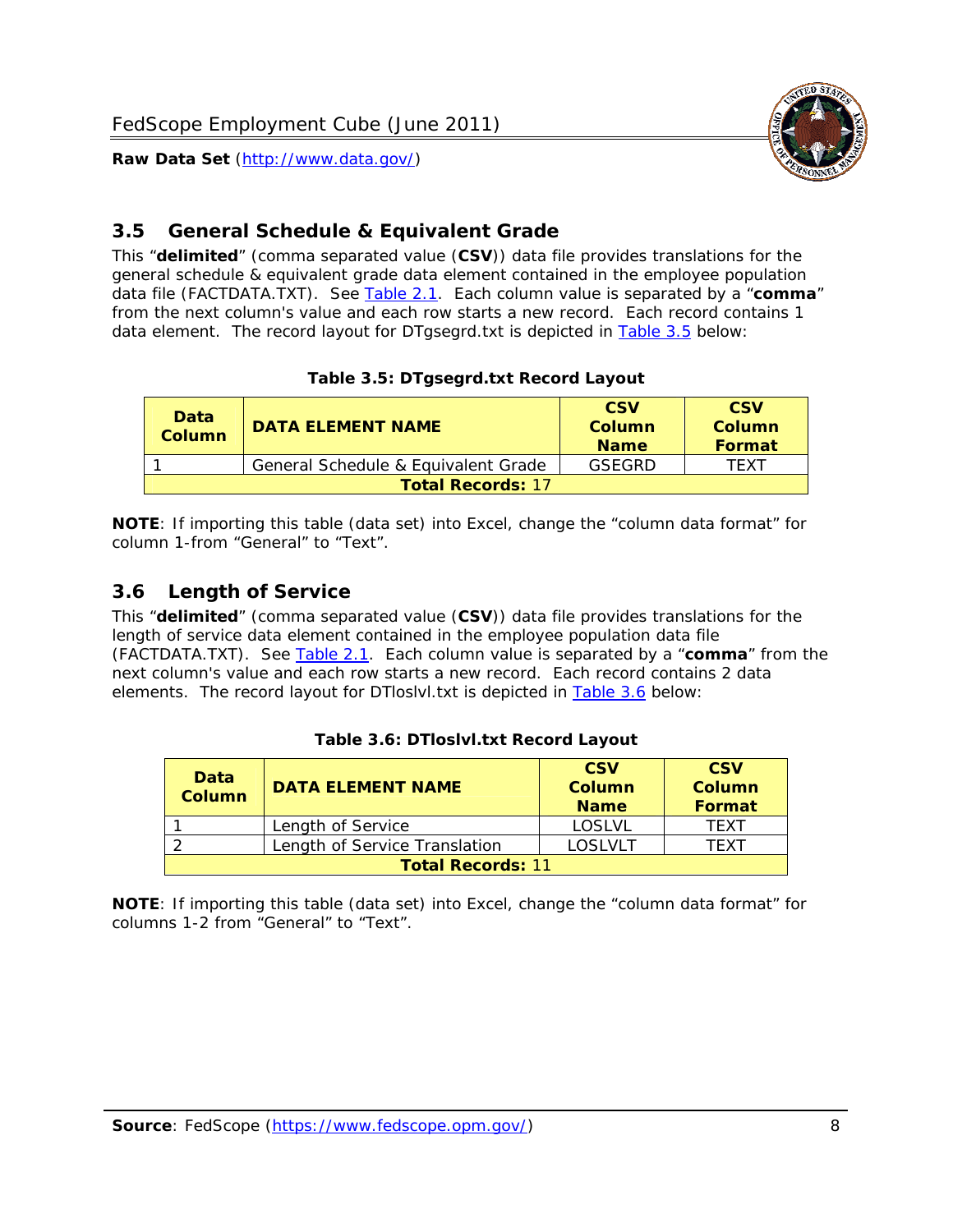

#### <span id="page-9-0"></span>*3.7 Occupation*

<span id="page-9-4"></span>This "**delimited**" (comma separated value (**CSV**)) data file provides translations for the occupation data element contained in the employee population data file (FACTDATA.TXT). See [Table 2.1](#page-4-1). Each column value is separated by a "**comma**" from the next column's value and each row starts a new record. Each record contains 6 data elements. The record layout for DTocc.txt is depicted in [Table 3.7](#page-9-4) below:

<span id="page-9-2"></span>

| Data<br><b>Column</b>     | <b>DATA ELEMENT NAME</b>             | <b>CSV</b><br>Column<br><b>Name</b> | <b>CSV</b><br><b>Column</b><br><b>Format</b> |
|---------------------------|--------------------------------------|-------------------------------------|----------------------------------------------|
|                           | Occupation Type                      | <b>OCCTYP</b>                       | <b>TEXT</b>                                  |
|                           | Occupation Type Translation          | <b>OCCTYPT</b>                      | <b>TEXT</b>                                  |
| ာ                         | <b>Occupation Family</b>             | <b>OCCFAM</b>                       | <b>TEXT</b>                                  |
|                           | <b>Occupation Family Translation</b> | <b>OCCFAMT</b>                      | <b>TEXT</b>                                  |
| 5                         | Occupation                           | <b>OCC</b>                          | <b>TEXT</b>                                  |
|                           | <b>Occupation Translation</b>        | <b>OCCT</b>                         | <b>TEXT</b>                                  |
| <b>Total Records: 704</b> |                                      |                                     |                                              |

#### **Table 3.7: DTocc.txt Record Layout**

**NOTE**: If importing this table (data set) into Excel, change the "column data format" for columns 1-6 from "General" to "Text".

#### <span id="page-9-1"></span>*3.8 Occupation Category*

<span id="page-9-5"></span>This "**delimited**" (comma separated value (**CSV**)) data file provides translations for the occupation category data element contained in the employee population data file (FACTDATA.TXT). See [Table 2.1](#page-4-1). Each column value is separated by a "**comma**" from the next column's value and each row starts a new record. Each record contains 2 data elements. The record layout for DTpatco.txt is depicted in [Table 3.8](#page-9-5) below:

<span id="page-9-3"></span>

| Data<br><b>Column</b>   | <b>DATA ELEMENT NAME</b>        | <b>CSV</b><br>Column<br><b>Name</b> | <b>CSV</b><br>Column<br>Format |
|-------------------------|---------------------------------|-------------------------------------|--------------------------------|
|                         | <b>Occupation Category</b>      | <b>PATCO</b>                        | <b>TFXT</b>                    |
|                         | Occupation Category Translation | <b>PATCOT</b>                       | TFXT                           |
| <b>Total Records: 7</b> |                                 |                                     |                                |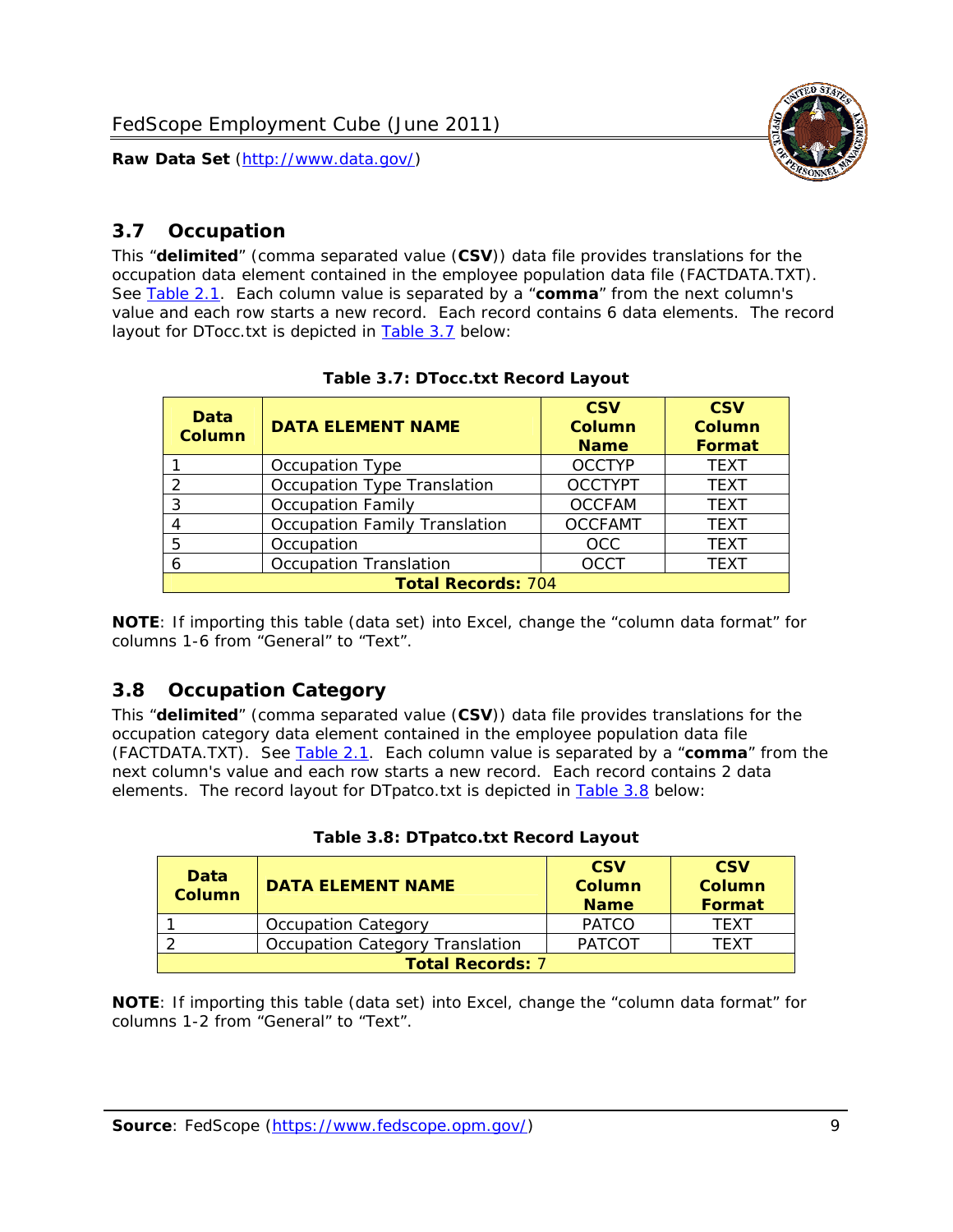

## <span id="page-10-0"></span>*3.9 Pay Plan & Grade*

<span id="page-10-4"></span>This "**delimited**" (comma separated value (**CSV**)) data file provides translations for the pay plan & grade data element contained in the employee population data file (FACTDATA.TXT). See [Table 2.1](#page-4-1). Each column value is separated by a "**comma**" from the next column's value and each row starts a new record. Each record contains 7 data elements. The record layout for DTppgrd.txt is depicted in **Table 3.9** below:

<span id="page-10-2"></span>

| Data<br><b>Column</b>       | <b>DATA ELEMENT NAME</b>   | <b>CSV</b><br>Column<br><b>Name</b> | <b>CSV</b><br><b>Column</b><br><b>Format</b> |  |
|-----------------------------|----------------------------|-------------------------------------|----------------------------------------------|--|
|                             | Pay Plan Type              | <b>PPTYP</b>                        | <b>TEXT</b>                                  |  |
| $\mathcal{P}$               | Pay Plan Type Translation  | <b>PPTYPT</b>                       | <b>TEXT</b>                                  |  |
| 3                           | Pay Plan Group             | <b>PPGROUP</b>                      | <b>TEXT</b>                                  |  |
| 4                           | Pay Plan Group Translation | <b>PPGROUPT</b>                     | <b>TEXT</b>                                  |  |
| 5                           | Pay Plan                   | <b>PAYPLAN</b>                      | <b>TEXT</b>                                  |  |
| 6                           | Pay Plan Translation       | PAYPLANT                            | <b>TEXT</b>                                  |  |
|                             | Pay Plan & Grade           | <b>PPGRD</b>                        | <b>TEXT</b>                                  |  |
| <b>Total Records: 1,090</b> |                            |                                     |                                              |  |

#### **Table 3.9: DTppgrd.txt Record Layout**

**NOTE**: If importing this table (data set) into Excel, change the "column data format" for columns 1-7 from "General" to "Text".

# <span id="page-10-1"></span>*3.10 Salary Level*

<span id="page-10-5"></span><span id="page-10-3"></span>This "**delimited**" (comma separated value (**CSV**)) data file provides translations for the salary level data element contained in the employee population data file (FACTDATA.TXT). See [Table 2.1](#page-4-1). Each column value is separated by a "**comma**" from the next column's value and each row starts a new record. Each record contains 2 data elements. The record layout for DTsallvl.txt is depicted in [Table 3.10](#page-10-5) below:

| <b>Data</b><br><b>Column</b> | <b>DATA ELEMENT NAME</b>        | <b>CSV</b><br>Column<br><b>Name</b> | <b>CSV</b><br>Column<br><b>Format</b> |
|------------------------------|---------------------------------|-------------------------------------|---------------------------------------|
|                              | Salary Level                    | <b>SALLVL</b>                       | TFXT                                  |
|                              | <b>Salary Level Translation</b> | SAI I VI T                          | TEXT                                  |
| <b>Total Records: 19</b>     |                                 |                                     |                                       |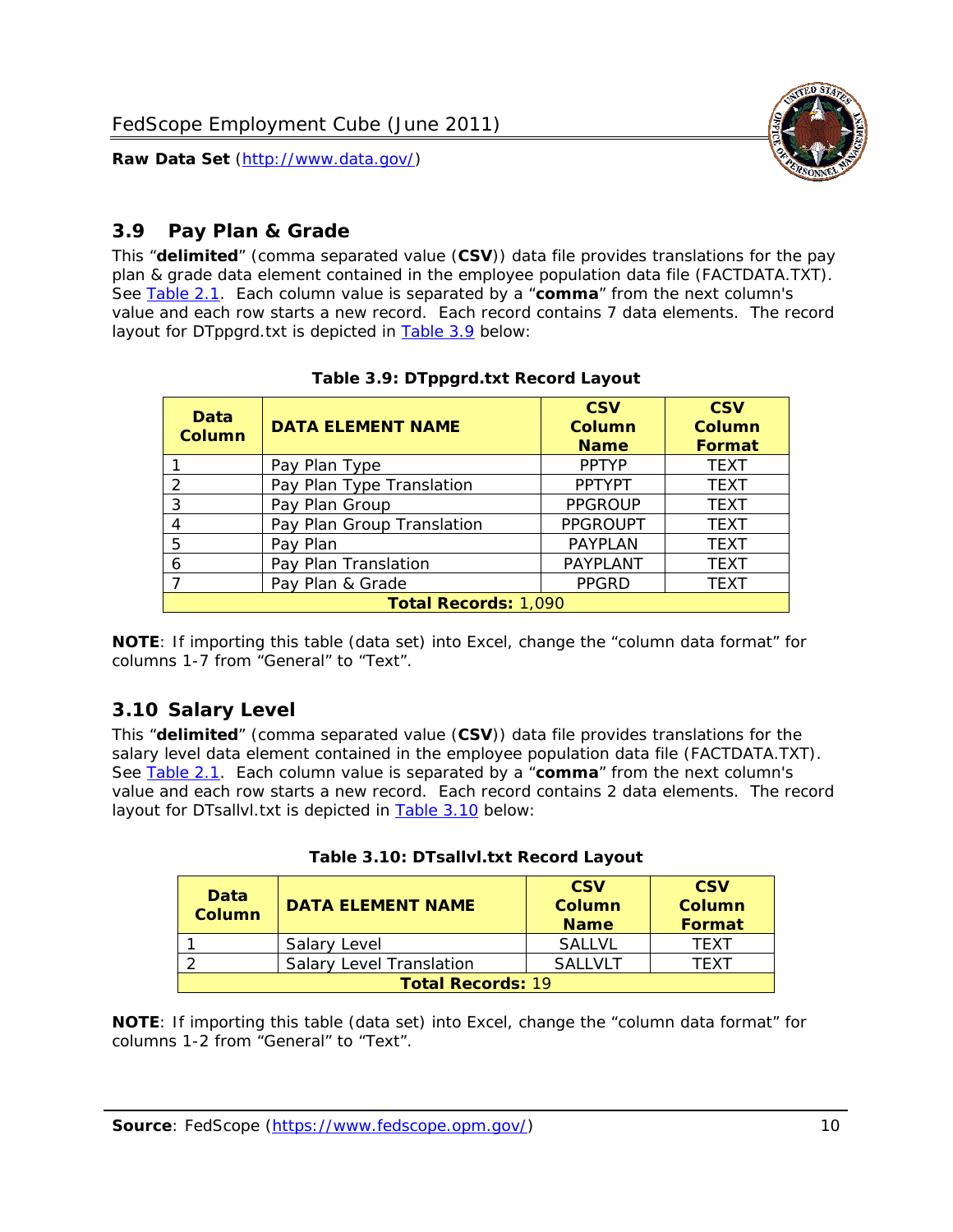

#### <span id="page-11-0"></span>*3.11 STEM Occupations*

<span id="page-11-4"></span>This "**delimited**" (comma separated value (**CSV**)) data file provides translations for the STEM occupations data element contained in the employee population data file (FACTDATA.TXT). See [Table 2.1](#page-4-1). Each column value is separated by a "**comma**" from the next column's value and each row starts a new record. Each record contains 6 data elements. The record layout for DTstemocc.txt is depicted in [Table 3.11](#page-11-4) below:

<span id="page-11-2"></span>

| Data<br><b>Column</b>    | <b>DATA ELEMENT NAME</b>                     | <b>CSV</b><br>Column<br><b>Name</b> | <b>CSV</b><br><b>Column</b><br>Format |  |
|--------------------------|----------------------------------------------|-------------------------------------|---------------------------------------|--|
|                          | <b>STEM Occupation Aggregate</b>             | <b>STEMAGG</b>                      | <b>TEXT</b>                           |  |
|                          | <b>STEM Occupation Aggregate Translation</b> | <b>STEMAGGT</b>                     | <b>TEXT</b>                           |  |
| 3                        | <b>STEM Occupation Type</b>                  | <b>STEMTYP</b>                      | <b>TEXT</b>                           |  |
|                          | <b>STEM Occupation Type Translation</b>      | <b>STEMTYPT</b>                     | <b>TEXT</b>                           |  |
| 5                        | <b>STEM Occupation</b>                       | <b>STEMOCC</b>                      | <b>TEXT</b>                           |  |
|                          | <b>STEM Occupation Translation</b>           | <b>STEMOCCT</b>                     | <b>TEXT</b>                           |  |
| <b>Total Records: 69</b> |                                              |                                     |                                       |  |

#### **Table 3.11: DTstemocc.txt Record Layout**

**NOTE**: If importing this table (data set) into Excel, change the "column data format" for columns 1-6 from "General" to "Text".

# <span id="page-11-1"></span>*3.12 Supervisory Status*

This "**delimited**" (comma separated value (**CSV**)) data file provides translations for the supervisory status data element contained in the employee population data file (FACTDATA.TXT). See [Table 2.1](#page-4-1). Each column value is separated by a "**comma**" from the next column's value and each row starts a new record. Each record contains 4 data elements. The record layout for DTsuper.txt is depicted in [Table 3.12](#page-11-5) below:

<span id="page-11-5"></span><span id="page-11-3"></span>

| Data<br><b>Column</b>   | <b>DATA ELEMENT NAME</b>              | <b>CSV</b><br>Column<br><b>Name</b> | <b>CSV</b><br><b>Column</b><br>Format |  |
|-------------------------|---------------------------------------|-------------------------------------|---------------------------------------|--|
|                         | <b>Supervisory Status Type</b>        | <b>SUPFRTYP</b>                     | <b>TEXT</b>                           |  |
|                         | Supervisory Status Type Translation   | <b>SUPERTYPT</b>                    | <b>TEXT</b>                           |  |
|                         | <b>Supervisory Status</b>             | <b>SUPERVIS</b>                     | <b>TEXT</b>                           |  |
|                         | <b>Supervisory Status Translation</b> | <b>SUPERVIST</b>                    | <b>TEXT</b>                           |  |
| <b>Total Records: 7</b> |                                       |                                     |                                       |  |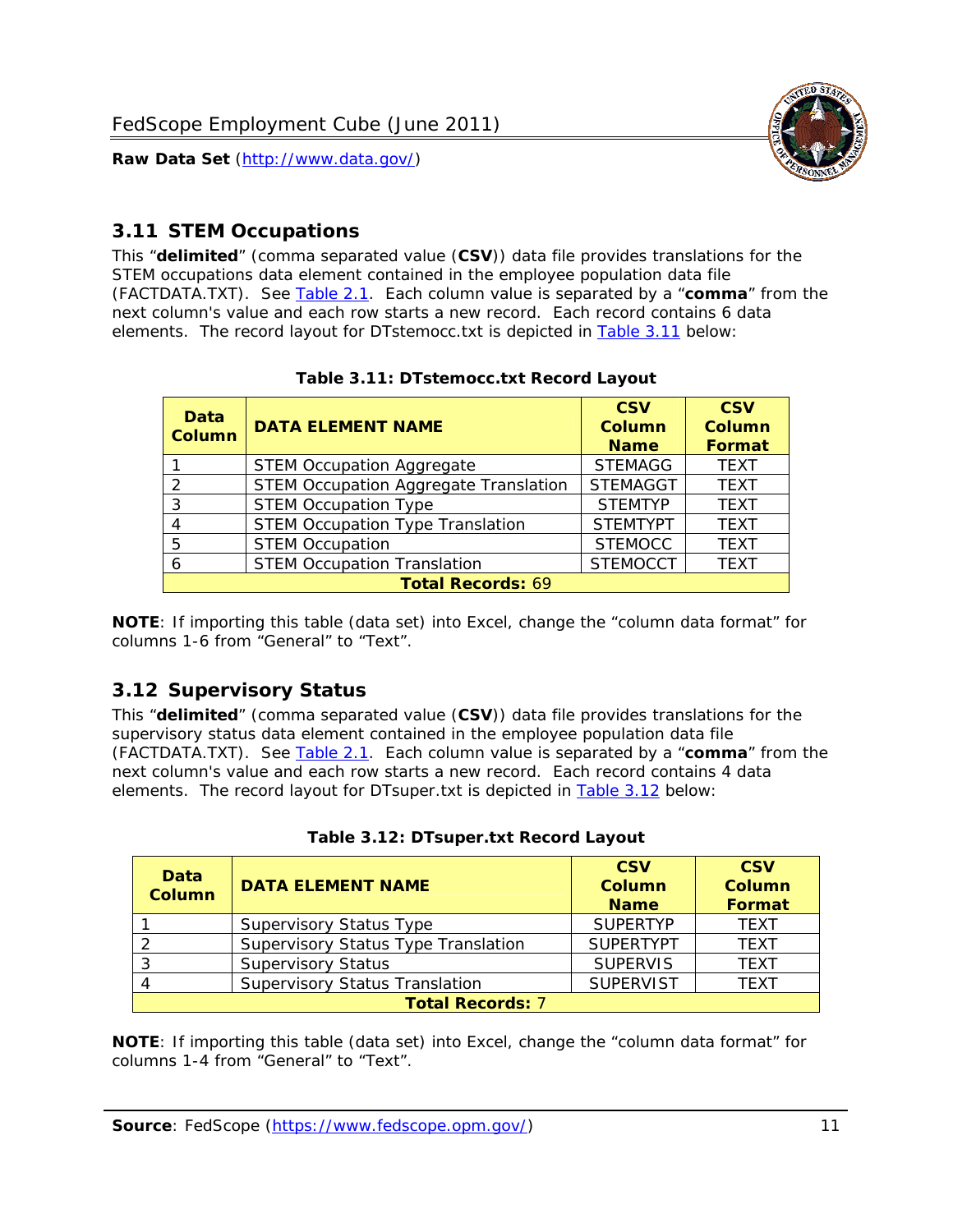

## <span id="page-12-0"></span>*3.13 Type of Appointment*

This "**delimited**" (comma separated value (**CSV**)) data file provides translations for the type of appointment data element contained in the employee population data file (FACTDATA.TXT). See [Table 2.1](#page-4-1). Each column value is separated by a "**comma**" from the next column's value and each row starts a new record. Each record contains 4 data elements. The record layout for DTtoa.txt is depicted in [Table 3.13](#page-12-4) below:

<span id="page-12-4"></span><span id="page-12-2"></span>

| Data<br><b>Column</b> | <b>DATA ELEMENT NAME</b>             | <b>CSV</b><br><b>Column</b><br><b>Name</b> | <b>CSV</b><br><b>Column</b><br>Format |
|-----------------------|--------------------------------------|--------------------------------------------|---------------------------------------|
|                       | Type of Appointment Type             | <b>TOATYP</b>                              | <b>TEXT</b>                           |
|                       | Type of Appointment Type Translation | <b>TOATYPT</b>                             | <b>TEXT</b>                           |
|                       | Type of Appointment                  | TOA                                        | <b>TEXT</b>                           |
|                       | Type of Appointment Translation      | <b>TOAT</b>                                | <b>TEXT</b>                           |
|                       | <b>Total Records: 21</b>             |                                            |                                       |

#### **Table 3.13: DTtoa.txt Record Layout**

**NOTE**: If importing this table (data set) into Excel, change the "column data format" for columns 1-4 from "General" to "Text".

#### <span id="page-12-1"></span>*3.14 Work Schedule*

<span id="page-12-5"></span>This "**delimited**" (comma separated value (**CSV**)) data file provides translations for the work schedule data element contained in the employee population data file (FACTDATA.TXT). See [Table 2.1](#page-4-1). Each column value is separated by a "**comma**" from the next column's value and each row starts a new record. Each record contains 4 data elements. The record layout for DTwrksch.txt is depicted in [Table 3.14](#page-12-5) below:

<span id="page-12-3"></span>

| Data<br>Column           | <b>DATA ELEMENT NAME</b>       | <b>CSV</b><br><b>Column</b><br><b>Name</b> | <b>CSV</b><br>Column<br><b>Format</b> |
|--------------------------|--------------------------------|--------------------------------------------|---------------------------------------|
|                          | Work Schedule Type             | <b>WSTYP</b>                               | <b>TEXT</b>                           |
| 2                        | Work Schedule Type Translation | <b>WSTYPT</b>                              | <b>TFXT</b>                           |
| 3                        | Work Schedule                  | <b>WORKSCH</b>                             | <b>TFXT</b>                           |
|                          | Work Schedule Translation      | <b>WORKSCHT</b>                            | <b>TFXT</b>                           |
| <b>Total Records: 12</b> |                                |                                            |                                       |

|  | Table 3.14: DTwrksch.txt Record Layout |  |
|--|----------------------------------------|--|
|  |                                        |  |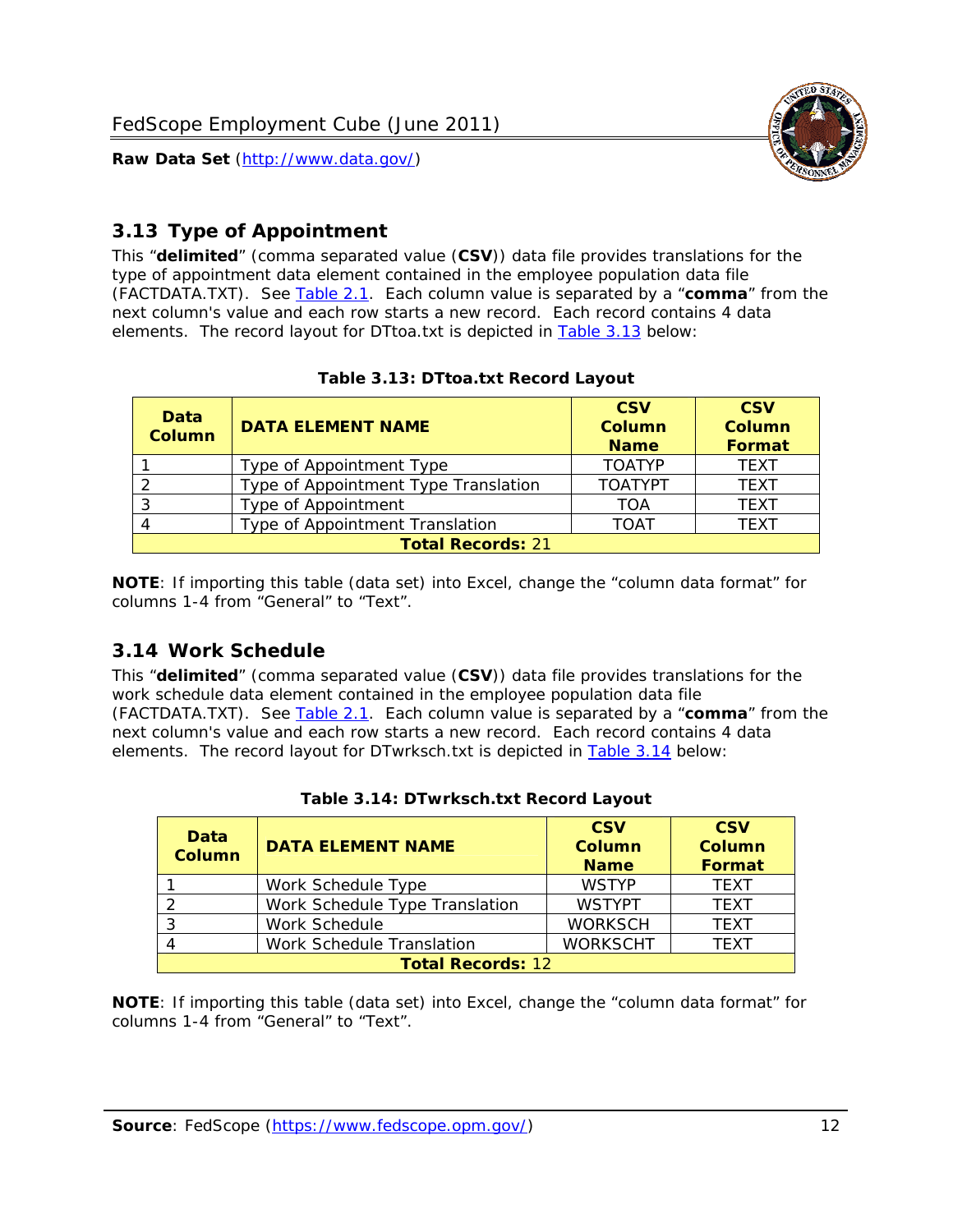

#### <span id="page-13-0"></span>*3.15 Work Status*

<span id="page-13-4"></span><span id="page-13-2"></span>This "**delimited**" (comma separated value (**CSV**)) data file provides translations for the work status data element contained in the employee population data file (FACTDATA.TXT). See [Table 2.1](#page-4-1). Each column value is separated by a "**comma**" from the next column's value and each row starts a new record. Each record contains 2 data elements. The record layout for DTwkstat.txt is depicted in [Table 3.15](#page-13-4) below:

| Data<br><b>Column</b>   | <b>DATA ELEMENT NAME</b>       | <b>CSV</b><br>Column<br><b>Name</b> | <b>CSV</b><br>Column<br>Format |
|-------------------------|--------------------------------|-------------------------------------|--------------------------------|
|                         | Work Status                    | <b>WORKSTAT</b>                     | TFXT                           |
|                         | <b>Work Status Translation</b> | <b>WORKSTATT</b>                    | TFXT                           |
| <b>Total Records: 2</b> |                                |                                     |                                |

#### **Table 3.15: DTwkstat.txt Record Layout**

**NOTE**: If importing this table (data set) into Excel, change the "column data format" for columns 1-2 from "General" to "Text".

#### <span id="page-13-1"></span>*3.16 Date*

<span id="page-13-5"></span><span id="page-13-3"></span>This "**delimited**" (comma separated value (**CSV**)) data file provides translations for the status file month date data element contained in the employee population data file (FACTDATA.TXT). See [Table 2.1](#page-4-1). Each column value is separated by a "**comma**" from the next column's value and each row starts a new record. Each record contains 2 data elements. The record layout for DTdate.txt is depicted in [Table 3.16](#page-13-5) below:

| Data<br><b>Column</b>   | <b>DATA ELEMENT NAME</b> | <b>CSV</b><br>Column<br><b>Name</b> | <b>CSV</b><br>Column<br><b>Format</b> |
|-------------------------|--------------------------|-------------------------------------|---------------------------------------|
|                         | File Date                | <b>DATECODE</b>                     | TFXT                                  |
|                         | File Date Translation    | <b>DATECODET</b>                    | TFXT                                  |
| <b>Total Records: 1</b> |                          |                                     |                                       |

**Table 3.16: DTdate.txt Record Layout**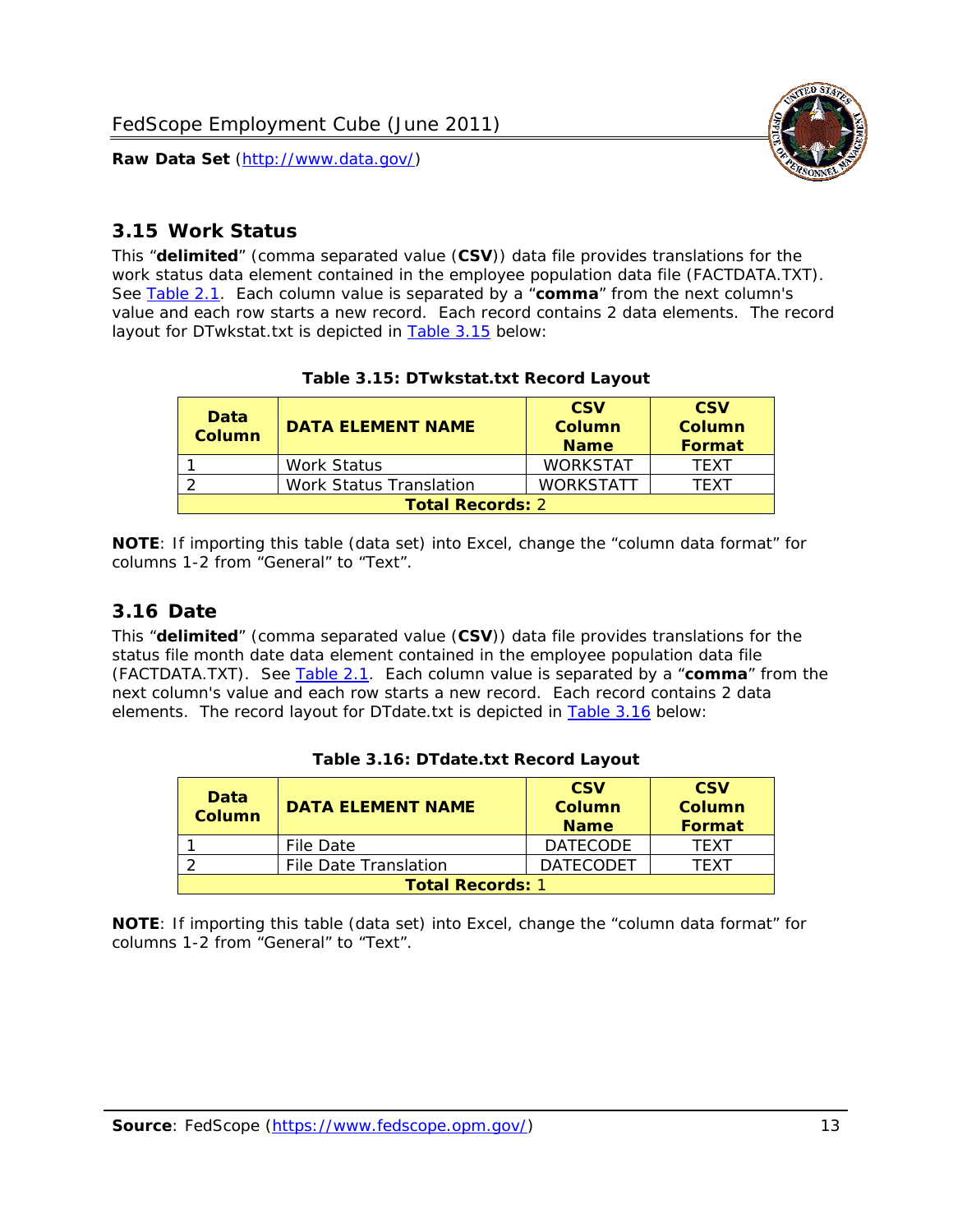<span id="page-14-0"></span>![](_page_14_Picture_2.jpeg)

There is no translation file for this data element. Every record in the employee population data file (FACTDATA.TXT) contains a value of "1" for this field. See Chapter  $4.17$  for definition of **Employment**.

# <span id="page-14-1"></span>*3.18 Average Salary*

There is no translation file for this data element. See Chapter [4.18](#page-17-1) for definition of [Average](#page-17-1) **[Salary](#page-17-1) [Average Salary.](#page-17-1)** 

#### <span id="page-14-2"></span>*3.19 Average Length of Service*

There is no translation file for this data element. See Chapter [4.19](#page-17-2) for definition of [Average](#page-17-2) Length of Service

![](_page_14_Picture_10.jpeg)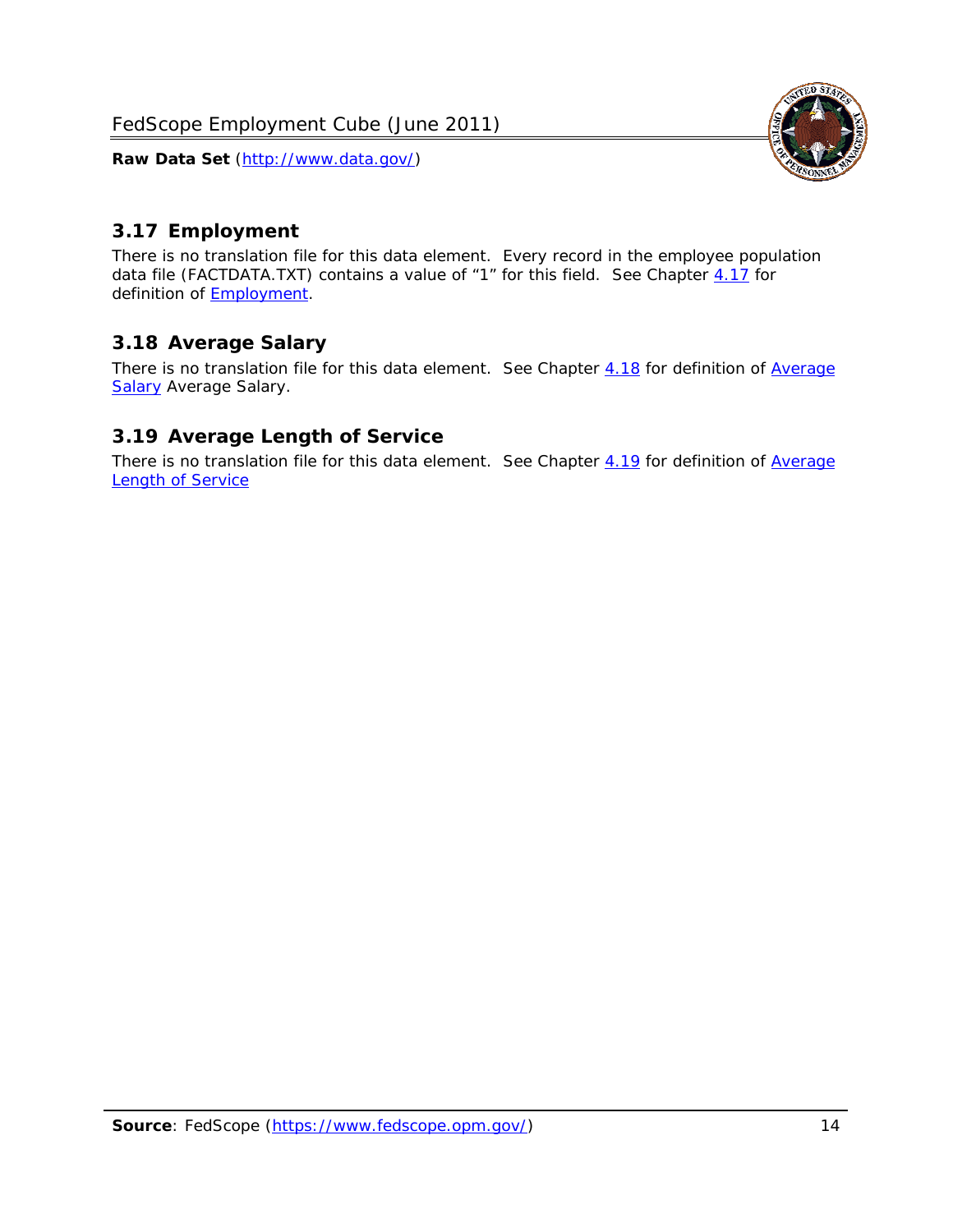![](_page_15_Picture_2.jpeg)

# <span id="page-15-0"></span>**4 DATA DEFINITIONS**

#### <span id="page-15-1"></span>*4.1 Agency*

The employing organization.

# <span id="page-15-2"></span>*4.2 Location*

The official duty station of an employee. Locations in the United States are defined in terms of states. Locations outside the United States are defined in terms of countries and U.S. territories.

#### <span id="page-15-3"></span>*4.3 Age*

An employee's age. Age is displayed in five-year intervals, except for an initial interval of less than 20 years and a final interval of 65 years or more.

#### <span id="page-15-4"></span>*4.4 Education Level*

The extent of an employee's educational attainment from an accredited institution.

#### <span id="page-15-5"></span>*4.5 General Schedule & Equivalent Grade*

The General Schedule grade for pay plans in the General Schedule and Equivalent pay plan category (See [Pay Plan & Grade](#page-16-0)).

#### <span id="page-15-6"></span>*4.6 Length of Service*

The number of years of Federal civilian employment, creditable military service, and other service made creditable by specific legislation. Length of service is grouped by five-year intervals, except for:

- a. the initial intervals of less than 1 year, 1-2 years, and 3-4 years and
- b. the final interval of 35 years or more.

#### <span id="page-15-7"></span>*4.7 Occupation*

An employee's occupation as defined by the Office of Personnel Management (OPM).

#### <span id="page-15-8"></span>*4.8 Occupation Category*

Occupational categories are defined by the educational requirements of the occupation and the subject matter and level of difficulty or responsibility of the work.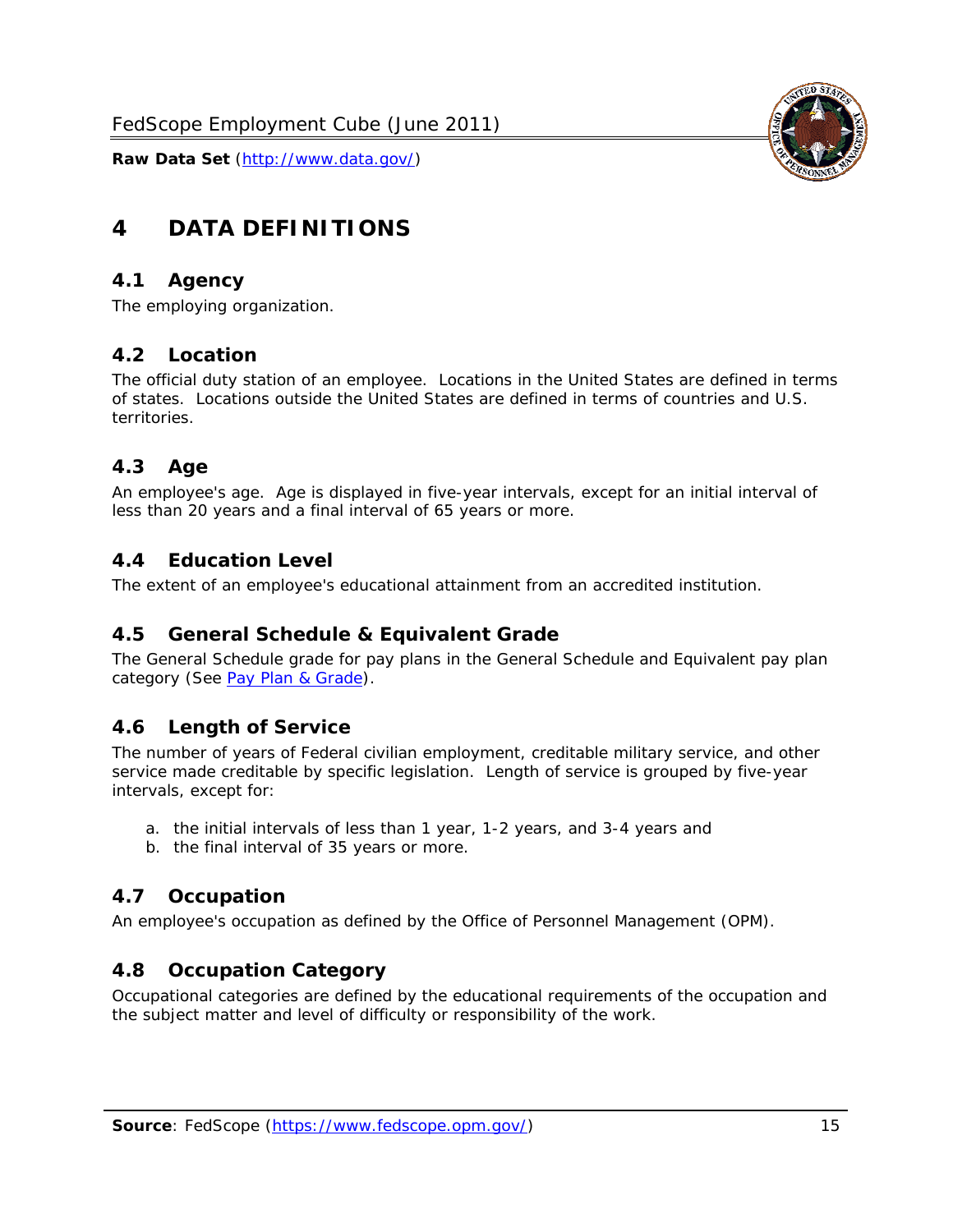![](_page_16_Picture_2.jpeg)

## <span id="page-16-0"></span>*4.9 Pay Plan & Grade*

The pay system and, where applicable, the grade used to determine an employee's basic pay rate. Grade denotes a hierarchical position in a pay plan and is sometimes referred to as level, class, rank, or pay band.

# <span id="page-16-1"></span>*4.10 Salary Level*

An employee's adjusted basic pay, which is an annualized rate of pay. Adjusted basic pay is the sum of an employee's rate of basic pay plus any locality comparability payment and/or special pay adjustment for law enforcement officers. Salaries are grouped by \$10,000 intervals, except for an initial interval of less than \$20,000 and a final interval of \$180,000 or more.

An employee's actual earnings may be more or less than the annualized rate because of factors such as overtime, shift differentials, less than full time work, or leave without pay.

#### <span id="page-16-2"></span>*4.11 STEM Occupations*

Listing of occupations grouped into the following four occupational series:

- 1. **S**cience
- 2. **T**echnology
- 3. **E**ngineering
- 4. **M**athematics

#### <span id="page-16-3"></span>*4.12 Supervisory Status*

The nature of managerial, supervisory, or non-supervisory responsibility assigned to an employee's position.

#### <span id="page-16-4"></span>*4.13 Type of Appointment*

An employee's appointment in terms of permanence and competitiveness.

#### <span id="page-16-5"></span>*4.14 Work Schedule*

The time basis on which an employee is scheduled to work.

#### <span id="page-16-6"></span>*4.15 Work Status*

A combination of Type of Appointment and Work Schedule data elements. The Work Status data element is limited to "Non-Seasonal Full Time Permanent" and "Other Employees".

#### <span id="page-16-7"></span>*4.16 Date*

<span id="page-16-8"></span>The file date (e.g. June 2011 represented by 201106).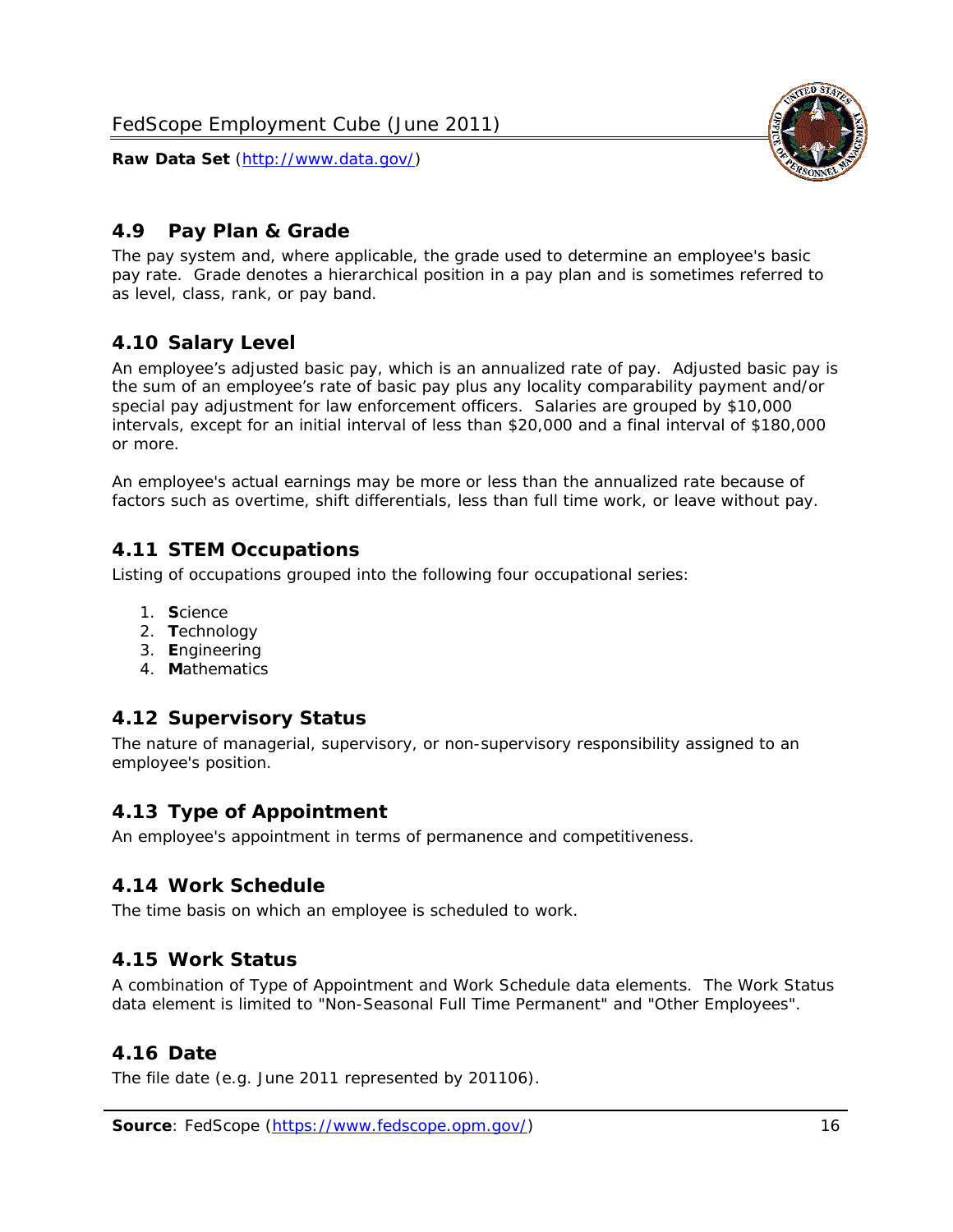![](_page_17_Picture_2.jpeg)

# <span id="page-17-0"></span>*4.17 Employment*

A measure representing the number of employees in pay status at the end of the quarter (or end of the pay period prior to the end of the quarter).

#### <span id="page-17-1"></span>*4.18 Average Salary*

A measure representing the average adjusted basic pay, an annualized rate of pay. Adjusted basic pay is the sum of an employee's rate of basic pay and any locality comparability payment and/or special pay adjustment for law enforcement officers.

An employee's actual earnings may be more or less than the annualized rate because of factors such as overtime, shift differentials, less than full time work, or leave without pay.

Invalid salary values are excluded from the average. A large number of invalid values could invalidate the average. To obtain counts of invalid values, display the data using the Salary Level dimension (See [Salary Level\)](#page-16-1).

#### <span id="page-17-2"></span>*4.19 Average Length of Service*

A measure representing the average number of years of Federal civilian employment and creditable military service.

Invalid values are excluded from the average. A large number of invalid values could invalidate the average. To obtain counts of invalid values, display the data using the Length of Service dimension (See [Length of Service](#page-15-6)).